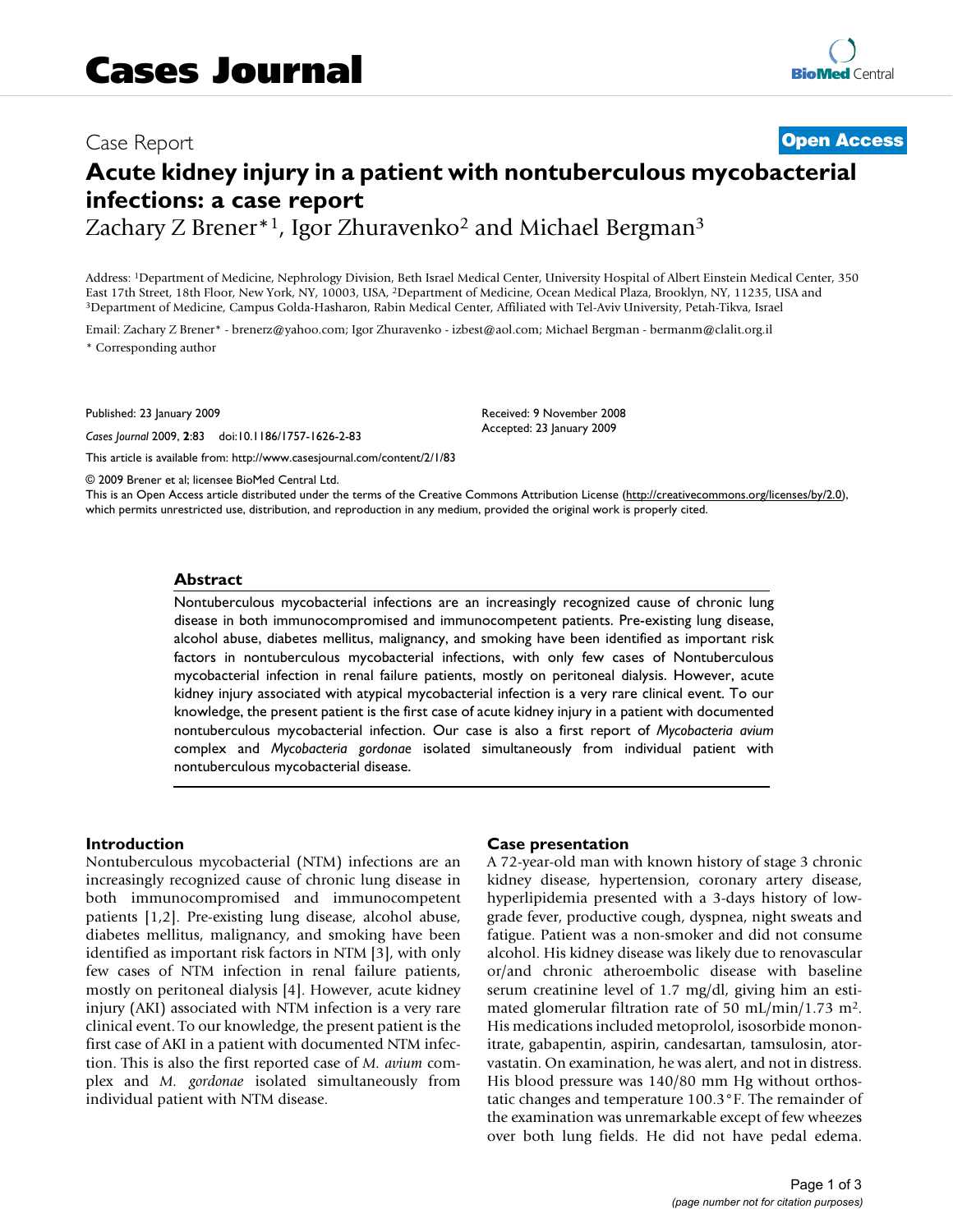Serum sodium was 145 mEq/L, potassium 4.8 mEq/L, urea nitrogen 34 mg/dl, creatinine 1.7 mg/dl and glucose 130 mg/dl. Hemoglobin was 12.1 g/dL, white blood cells  $5.2 \times 10^9$ /L and platelets  $208 \times 10^9$ /L. Treatment with 250 mg of azithromycin daily was given for six days without clinical improvement. A chest radiograph showed small left apical nodules and computed tomography (CT) scan of the chest demonstrated right lower lobe scarring and left upper lobe small nodules with focal pleural thickening (Figure 1). Three weeks later, serum creatinine rose to 2.6 mg/dl and urea to 48 mg/dl. Urine volume never decreased; urinalysis showed trace proteinuria, without glucose or blood. Urine sediment did not show red blood cells, white blood cells or casts. Urine sodium was 35 mmol/L. Patient completed 2 weeks treatment with 500 mg of levofloxacin, with some clinical improvement. Six weeks after initial presentation, cultures of two sputum samples were reported to be positive for *Mycobacterium gordonae* and *Mycobacterium avium* complex (MAC) by DNA probe and subsequently the positive diagnosis of pulmonary nontuberculous mycobacterial infection was made. The patient rejected long-term triple therapy, given his mild symptoms and a concern about treatment adverse effects. The patient has remained well throughout a 2 months period of close clinical observation; he has been afebrile and his serum creatinine level returned to baseline of 1.7 mg/dl.



## Figure l

**CT scan of the chest showing right lower lobe scarring and left upper lobe small nodules with focal pleural thickening**.

## **Discussion**

Pulmonary disease due to NTM typically occurs in patients with impaired cellular immunity or chronic lung disease [3]. Recently, there has been an increase in the number of reports of pulmonary disease caused by NTM occurring in otherwise healthy individuals, and the *M. avium* complex (MAC), and *M. kansasii* account for most of the pathogens involved [1]. Signs and symptoms of NTM lung disease are often variable and nonspecific. Patients frequently present with chronic cough, productive sputum, and fatigue [2]. The radiographic criteria required are the presence of infiltrates, cavitations, or nodules at chest radiography, and/or multiple small nodules or multifocal bronchiectasis at CT of the chest [2].

MAC is the most commonly isolated and the most clinically important pulmonary NTM pathogen, and includes the two species *M. avium* and *M. intracellulare* [5]. The fact that they are distinct has no clinical value for individual patients, however, and they are generally not differentiated. To our best knowledge, simultaneous isolation of both MAC and *M. gordonae* from respiratory secretion of the same patient has never been described in a literature.

Coexisting medical conditions have been identified by studies throughout the world as important risk factors, with only few cases of NTM infection in renal failure patients, mostly on peritoneal dialysis [4]. An important role of infection-related mediator mechanisms in the genesis of AKI has been well recognized. However, AKI associated with NTM infection is a very rare clinical event. To our knowledge, the present patient is the first case of AKI in a patient with documented NTM infection. The chronological sequence of renal failure and recovery in the context of NTM infection raises a possibility that the renal injury might be at least partly due to direct infection and/ or immune-mediated damage.

## **Conclusion**

Because of the increasing number of immunocompromised patients, immigrants, refugees, patients in congregate setting, and patients with drug-resistant disease, it is possible that renal involvement will be recognized among the presentations of NTM infection. Physicians should be aware of the possibility of NTM infection presenting with AKI, and our case report may help to elucidate the mechanisms of renal impairment in NTM infection. Increased number of cases of NTM disease caused by more than one pathogen can be also expected.

## **Consent**

Written informed consent was obtained from the patient for publication of this case report and accompanying images. A copy of the written consent is available for review by the Editor-in-Chief of this journal.